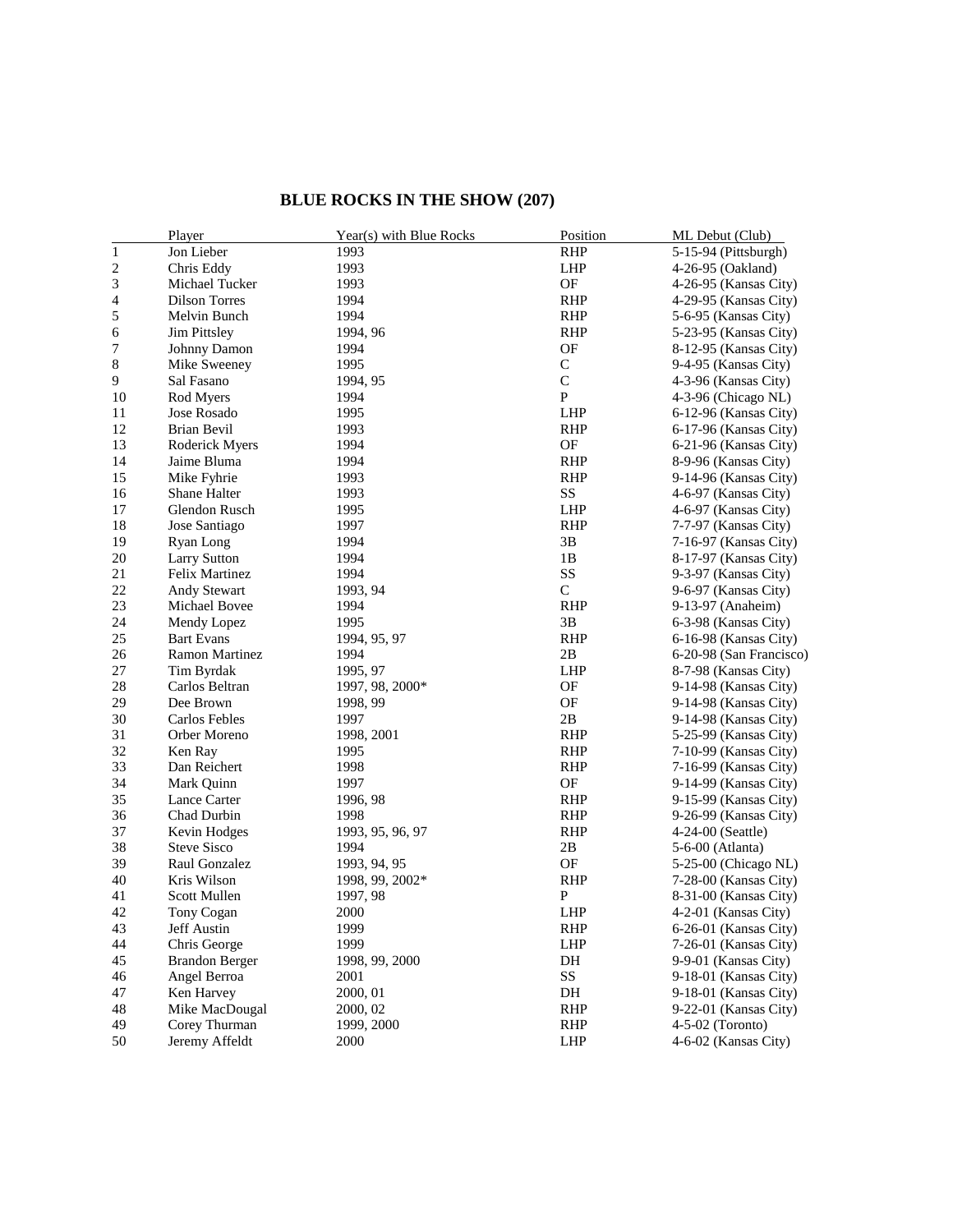| 51  | Mark Ellis            | 2000           | SS                         | 4-9-02 (Oakland)         |
|-----|-----------------------|----------------|----------------------------|--------------------------|
| 52  | Juan Brito            | 1999, 2000     | $\mathsf{C}$               | 5-3-02 (Kansas City)     |
| 53  | Alexis Gomez          | 2000, 01       | OF                         | 6-16-02 (Kansas City)    |
| 54  | Shawn Sedlacek        | 1999           | <b>RHP</b>                 | 6-18-02 (Kansas City)    |
| 55  | Ryan Bukvich          | 2000, 01       | <b>RHP</b>                 | 7-12-02 (Kansas City)    |
| 56  | Runelvys Hernandez    | 2002           | <b>RHP</b>                 | 7-15-02 (Kansas City)    |
| 57  | Jeremy Hill           | 1999, 2000, 01 | <b>RHP</b>                 | 9-7-02 (Kansas City)     |
| 58  | Wes Obermueller       | 2001, 02       | <b>RHP</b>                 | 9-20-02 (Kansas City)    |
| 59  | Enrique "Kiko" Calero | 1998           | <b>RHP</b>                 | 4-2-03 (St. Louis)       |
| 60  |                       | 2000, 02       | <b>RHP</b>                 |                          |
|     | Kyle Snyder           |                |                            | 5-1-03 (Kansas City)     |
| 61  | Jason Gilfillan       | 2000, 01       | <b>RHP</b>                 | 5-16-03 (Kansas City)    |
| 62  | Carlos Mendez         | 1995, 96       | UTL                        | 5-22-03 (Baltimore)      |
| 63  | Alejandro Prieto      | 1996, 97       | SS                         | 7-26-03 (Minnesota)      |
| 64  | Jimmy Gobble          | 2001           | <b>LHP</b>                 | 8-3-03 (Kansas City)     |
| 65  | David DeJesus         | 2002           | $\mathop{\rm OF}\nolimits$ | 9-2-03 (Kansas City)     |
| 66  | Eduardo Villacis      | 2002, 03       | <b>RHP</b>                 | 5-1-04 (Kansas City)     |
| 67  | Zack Greinke          | 2002, 03       | <b>RHP</b>                 | 5-22-04 (Kansas City)    |
| 68  | <b>Byron Gettis</b>   | 2000, 01, 02   | OF                         | 5-27-04 (Kansas City)    |
| 69  | <b>Matt Treanor</b>   | 1997           | ${\bf C}$                  | 6-2-04 (Florida Marlins) |
| 70  | Andres Blanco         | 2002, 2003     | SS                         | 4-17-04 (Kansas City)    |
| 71  | Mike Tonis            | 2001           | $\mathbf C$                | 6-20-04 (Kansas City)    |
| 72  | Ruben Gotay           | 2003           | 2B                         | 8-3-04 (Kansas City)     |
| 73  | Jorge Vasquez         | 2003           | <b>RHP</b>                 | 8-13-04 (Kansas City)    |
| 74  | Paul Phillips         | 1998, 2003     | $\mathsf C$                | 9-9-04 (Kansas City)     |
| 75  | Donnie Murphy         | 2004           | 2B                         | 9-18-04 (Kansas City)    |
| 76  | Joe Dillon            | 1999           | $3\mathrm{B}$              | 5-18-05 (Florida)        |
| 77  | Shane Costa           | 2003, 04       | $\mathrm{OF}$              | 6-2-05 (Kansas City)     |
| 78  | <b>Jonah Bayliss</b>  | 2004           | <b>RHP</b>                 | 6-21-05 (Kansas City)    |
| 79  | Brian Shackelford     | 2000           | <b>LHP</b>                 | 6-26-05 (Cincinnati)     |
| 80  | Alejandro Machado     | 2002           | <b>INF</b>                 | 9-2-05 (Boston)          |
|     |                       |                |                            |                          |
| 81  | <b>Brian Sanches</b>  | 2000           | <b>RHP</b>                 | 6-16-06 (Philadelphia)   |
| 82  | Anibal Sanchez        | 2005           | <b>RHP</b>                 | 6-25-06 (Florida)        |
| 83  | <b>Chad Santos</b>    | 2002           | 1B                         | 7-16-06 (San Francisco)  |
| 84  | Norris Hopper         | 2001, 02       | OF                         | 8-20-06 (Cincinnati)     |
| 85  | Ryan Braun            | 2004           | <b>RHP</b>                 | 9-2-06 (Kansas City)     |
| 86  | Mitch Maier           | 2004           | OF                         | 9-23-06 (Kansas City)    |
| 87  | Zach McClellan        | 2002, 03       | <b>RHP</b>                 | 4-16-07 (Colorado)       |
| 88  | Jacoby Ellsbury       | 2006           | $\cal{CF}$                 | 6-30-07 (Boston)         |
| 89  | Clay Buchholz         | 2006           | <b>RHP</b>                 | 8-17-07 (Boston)         |
| 90  | Mel Stocker           | 2003, 04       | OF                         | 9-1-07 (Milwaukee)       |
| 91  | Luis Mendoza          | 2005, 06       | <b>RHP</b>                 | 9-8-07 (Texas)           |
| 92  | <b>Brian Bass</b>     | 2003           | <b>RHP</b>                 | 4-1-08 (Minnesota)       |
| 93  | Jed Lowrie            | 2006           | 3B                         | $4-16-08$ (Boston)       |
| 94  | Justin Masterson      | 2006           | <b>RHP</b>                 | 4-24-08 (Boston)         |
| 95  | Matt Tupman           | 2004           | $\mathsf{C}$               | 5-18-08 (Kansas City)    |
| 96  | Mike Aviles           | 2004           | SS                         | 5-29-08 (Kansas City)    |
| 97  | Carlos Rosa           | 2006           | <b>RHP</b>                 | 6-14-08 (Kansas City)    |
| 98  | Michael Bowden        | 2006           | <b>RHP</b>                 | 8-30-08 (Boston)         |
| 99  | Kila Ka'aihue         | 2007           | 1B                         | 9-4-08 (Kansas City)     |
| 100 | Devon Lowery          | 2004           | <b>RHP</b>                 | 9-5-08 (Kansas City)     |
| 101 | Dusty Brown           | 2005           | C/OF                       | $6-23-09$ (Boston)       |
| 102 | <b>Dusty Hughes</b>   | 2004           | <b>LHP</b>                 | 9-6-09 (Kansas City)     |
|     |                       |                |                            |                          |
| 103 | <b>Blake Wood</b>     | 2007           | <b>RHP</b>                 | 5-12-10 (Kansas City)    |
| 104 | Greg Holland          | 2008           | <b>RHP</b>                 | 8-2-10 (Kansas City)     |
| 105 | Jarrod Dyson          | 2008, 10*      | $\mathsf{OF}% _{T}$        | 9-7-10 (Kansas City)     |
| 106 | Dan Cortes            | 2007           | <b>RHP</b>                 | 9-24-10 (Seattle)        |
| 107 | <b>Aaron Crow</b>     | 2010           | <b>RHP</b>                 | 3-31-11 (Kansas City)    |
| 108 | Louis Coleman         | 2009           | <b>RHP</b>                 | 4-21-11 (Kansas City)    |
| 109 | Eric Hosmer           | 2009, 10       | 1B                         | 5-6-11 (Kansas City)     |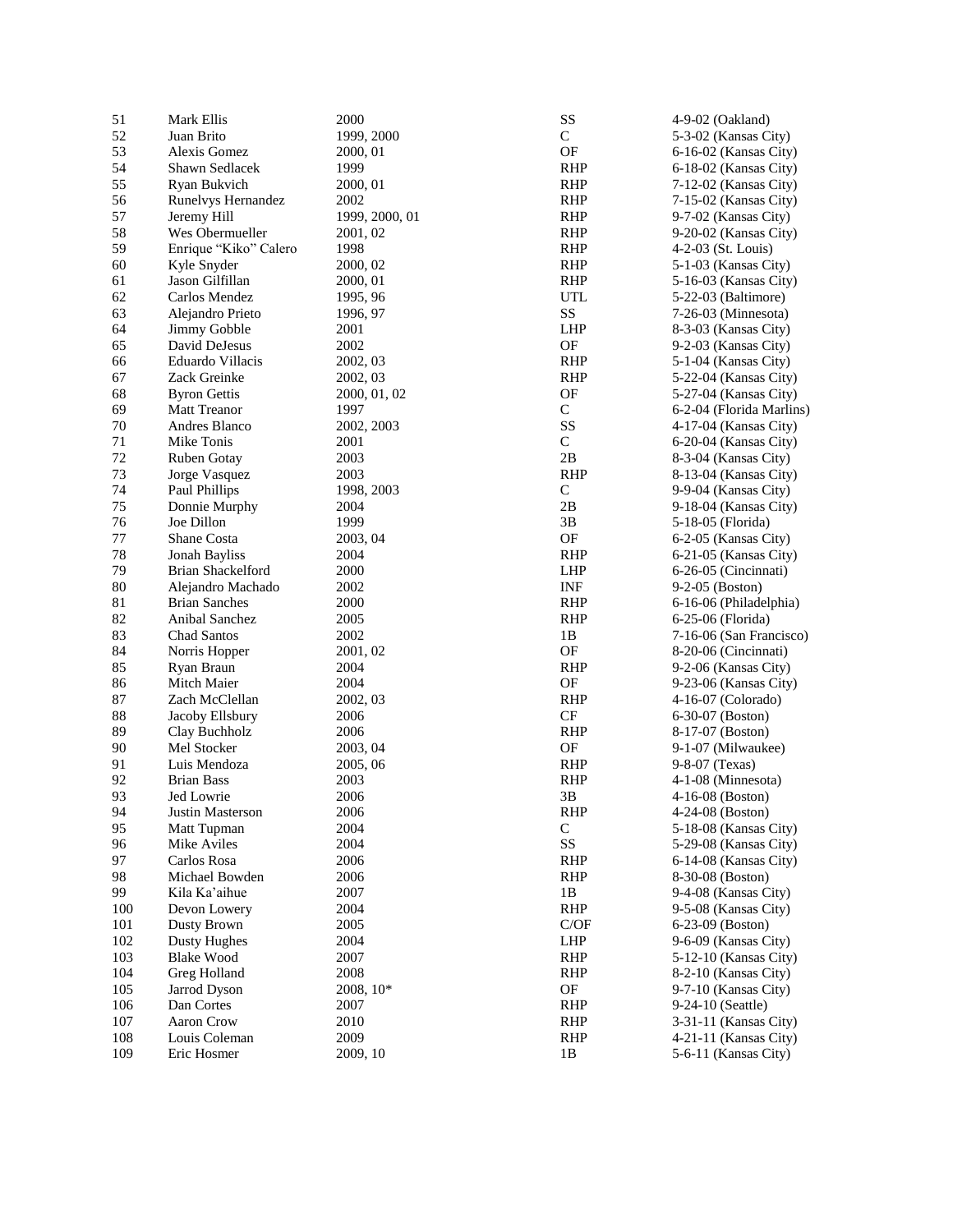| 110 | <b>Everett Teaford</b>  | 2008, 09         | <b>LHP</b>    | $5-$    |
|-----|-------------------------|------------------|---------------|---------|
| 111 | Danny Duffy             | 2009, 10         | <b>LHP</b>    | $5-$    |
| 112 | <b>Tommy Hottovy</b>    | 2005, 06         | <b>LHP</b>    | $6 - 2$ |
| 113 | Mike Moustakas          | 2009             | 3B            | 6-      |
| 114 | Johnny Giavotella       | 2009             | 2B            | $8 - 3$ |
| 115 | Salvador Perez          | 2010             | $\mathsf{C}$  | 8-      |
| 116 | Juan Abreu              | 2009             | <b>RHP</b>    | $8 - 2$ |
| 117 | Kelvin Herrera          | 2011             | <b>RHP</b>    | $9 - 2$ |
| 118 | Will Smith              | 2010             | <b>LHP</b>    | $5 - 2$ |
|     |                         |                  | 1B            |         |
| 119 | Clint Robinson          | 2009             |               | $6 - i$ |
| 120 | Jeff Bianchi            | 2008             | SS            | $7-$    |
| 121 | David Lough             | 2009             | OF            | $9-$    |
| 122 | Jake Odorizzi           | 2011             | <b>RHP</b>    | $9 - 2$ |
| 123 | Derrick Robinson        | 2007             | OF            | $4 - 3$ |
| 124 | Wil Myers               | 2010             | $\mathbf C$   | 6-      |
| 125 | Cody Clark              | 2007             | $\mathsf{C}$  | $8-2$   |
| 126 | Yordano Ventura         | 2012             | <b>RHP</b>    | 9-      |
| 127 | Chris Dwyer             | 2010             | <b>RHP</b>    | $9 - 2$ |
| 128 | Michael Mariot          | 2011             | <b>RHP</b>    | $4-$    |
| 129 | <b>Justin Marks</b>     | 2011             | <b>LHP</b>    | $4 - 2$ |
| 130 | Aaron Brooks            | 2013             | <b>RHP</b>    | $5-$    |
| 131 | Jamie Romak             | 2010             | <b>INF/OF</b> | $5-$    |
| 132 | Christian Colon         | 2010             | 2B/SS         | $7-$    |
| 133 | <b>Terrance Gore</b>    | 2014             | OF            | $8 - 3$ |
| 134 | Lane Adams              | 2012, 13         | OF            | $9-$    |
| 135 | Ryan Dennick            | 2010             | <b>LHP</b>    | $9 - 2$ |
| 136 | <b>Spencer Patton</b>   | 2013             | <b>RHP</b>    | $9 - 4$ |
| 137 | Brandon Finnegan        | 2014             | LHP           | 9-1     |
| 138 | Paulo Orlando           |                  | OF            | $4 - 9$ |
| 139 |                         | 2008, 09<br>2012 | <b>RHP</b>    | $4-$    |
| 140 | Sugar Ray Marimon       |                  |               |         |
|     | Orlando Calixte         | 2012             | <b>INF</b>    | $4-$    |
| 141 | Rey Navarro             | 2010, 11         | <b>INF</b>    | $4 - 2$ |
| 142 | Michael Montgomery      | 2009, 10         | <b>RHP</b>    | $6 - 2$ |
| 143 | <b>Cheslor Cuthbert</b> | 2012, 13         | 3B            | $7-$    |
| 144 | John Lamb               | 2010, 13         | <b>LHP</b>    | $8-$    |
| 145 | Miguel Almonte          | 2014             | RHP           | $9-$    |
| 146 | Scott Alexander         | 2013             | <b>LHP</b>    | $9 - 2$ |
| 147 | Raul Mondesi Jr.        | 2014             | INF           | 10      |
| 148 | Daniel Stumpf           | 2014             | <b>LHP</b>    | $4-$    |
| 149 | Tim Melville            | 2010, 11         | <b>RHP</b>    | $4 -$   |
| 150 | <b>Andrew Triggs</b>    | 2013             | <b>RHP</b>    | $4 - 2$ |
| 151 | Sean Manaea             | 2014, 15         | LHP           | $4-2$   |
| 152 | Whit Merrifield         | 2011, 12         | OF            | $5-$    |
| 153 | Alec Mills              | 2015             | <b>RHP</b>    | $5-$    |
| 154 | <b>Brett Eibner</b>     | 2012, 14         | OF            | $5-$    |
| 155 | Cody Reed               | 2015             | <b>LHP</b>    | 6-      |
| 156 | <b>Brooks Pounders</b>  | 2012, 14, 15     | <b>RHP</b>    | $7 - 3$ |
| 157 | <b>Buddy Baumann</b>    | 2010             | <b>LHP</b>    | $7-$    |
| 158 | Matt Strahm             | 2015             | LHP           | $7 - 3$ |
| 159 | Juan Graterol           | 2010, 11, 12     | $\mathsf{C}$  | $9 - 2$ |
| 160 | Kevin McCarthy          | 2015             | <b>RHP</b>    | $9 -$   |
| 161 |                         | 2014             | INF           | $9-$    |
|     | Hunter Dozier           |                  |               |         |
| 162 | Jake Junis              | 2015             | <b>RHP</b>    | 4-      |
| 163 | Jorge Bonifacio         | 2013             | OF            | $4 - 2$ |
| 164 | Eric Skoglund           | 2015             | <b>LHP</b>    | 5-.     |
| 165 | Ramon Torres            | 2014, 15         | INF           | $6-$    |
| 166 | Glenn Sparkman          | 2014, 16         | <b>RHP</b>    | $6-$    |
| 167 | Luke Farrell            | 2015             | RHP           | 7-      |
| 168 | Cam Gallagher           | 2014, 15         | $\mathbf C$   | $8 - 1$ |
|     |                         |                  |               |         |

 -17 -11 (Kansas City) -18 -11 (Kansas City) - 3 -11 (Boston) -10 -11 (Kansas City) - 5 -11 (Kansas City) -10 -11 (Kansas City) -29 -11 (Houston) -21 -11 (Kansas City) -23 -12 (Kansas City) - 8 -12 (Kansas City) -13 -12 (Milwaukee) - 1 -12 (Kansas City) -23 -12 (Kansas City) - 5 -13 (Cincinnati) -18 -13 (Tampa Bay) -23 -13 (Houston) -17 -13 (Kansas City) - 2 4 -13 (Kansas City) -11 -14 (Kansas City) -20 -14 (Texas) - 3 -14 (Kansas City) - 2 8 -14 (Los Angeles NL) - 1 -14 (Kansas City) -31 -14 (Kansas City) - 1 -14 (Kansas City) - 2 -14 (Cincinnati) - 4 -14 (Texas) - 6 -14 (Kansas City) - 9 -15 (Kansas City) -14 -15 (Atlanta ) -19 -15 (Kansas City) -24 -15 (Baltimore) - 2 -15 (Seattle) - 7 -15 (Kansas City) -14 -15 (Cincinnati) - 1 -15 (Kansas City) - 2 -15 (Kansas City) -30 -15 (Kansas City)\* \* - 7 -16 (Philadelphia) -10 -16 (Cincinnati) -25 -16 (Oakland) -29 -16 (Oakland) -18 -16 (Kansas City) -18 -16 (Kansas City) -27 -16 (Kansas City) -18 -16 (Cincinnati) - 5 -16 (Kansas City) -16 -16 (San Diego) -31 -16 (Kansas City) - 2 -16 (Los Angeles AL) - 9 -16 (Kansas City) -12 -16 (Kansas City) -12 -17 (Kansas City) -21 -17 (Kansas City) -30 -17 (Kansas City) - 7 -17 (Kansas City) -30 -17 (Toronto) - 1 -17 (Kansas City) - 6 -17 (Kansas City)